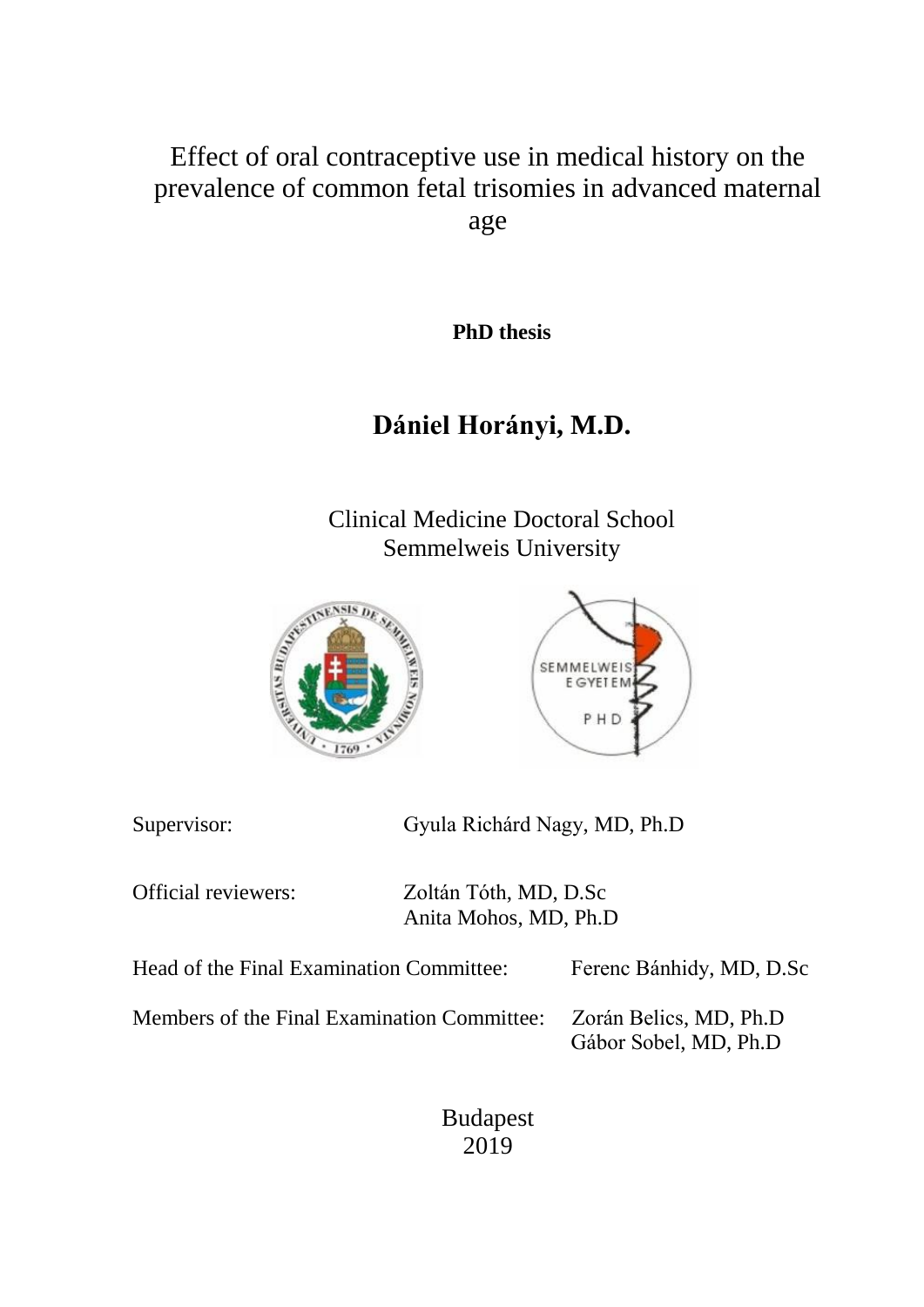#### Introduction

Trisomy 21, the underlying cause of Down syndrome is the most common autosomal chromosome disorder associated with cognitive impairment and mental retardation. It occurs more frequently in advanced maternal age.

Several hypotheses were published concerning the relationship of the trisomies' classic model of origin with maternal age which is a widely known risk factor of these chromosome disorders.

According to a currently popular theory, they are caused by meiotic nondisjunction in a disomic oocyte. However, more recent research suggests another underlying mechanism. In an article published in 2008, a paradigm shift in the development of Down syndrome was envisioned: the authors suggested that this syndrome is caused by ovarian mosaicism.

The foundation of the model – and in the same time, its main difference compared to the classic interpretation  $-$  is that the error takes place in the pre-meiotic mitosis phase (when the primitive germ cells are formed) and therefore the "inevitable", so-called secondary non-disjunction of an oocyte with a pre-existing trisomy 21 takes place during the meiosis.

Therefore, based on the oocyte mosaicism model (OMM), trisomy 21 originates from a segregation error taking place during the premeiotic mitosis. It is an important observation that cells with trisomy 21 seem to lag behind in maturation as compared to their normal (disomic) peers. Disomic oocytes mature faster, therefore their number decreases more rapidly than that of the trisomic oocytes. As a result, the proportion of trisomic oocytes may be increased at advanced maternal age. This explains the increase in the risk of trisomic pregnancy with age and may suggest a method to help reduce the loss of oocytes. Oral hormonal contraception may be an appropriate method.

Environmental studies explaining the occurrence of trisomies also mention smoking and tobacco chewing as underlying causes of chromosome disorders.

Other studies suggest the role of ovarian surgeries: some say that the frequency of trisomies may be increased by reduced ovarian volume (partial or even total oophorectomy).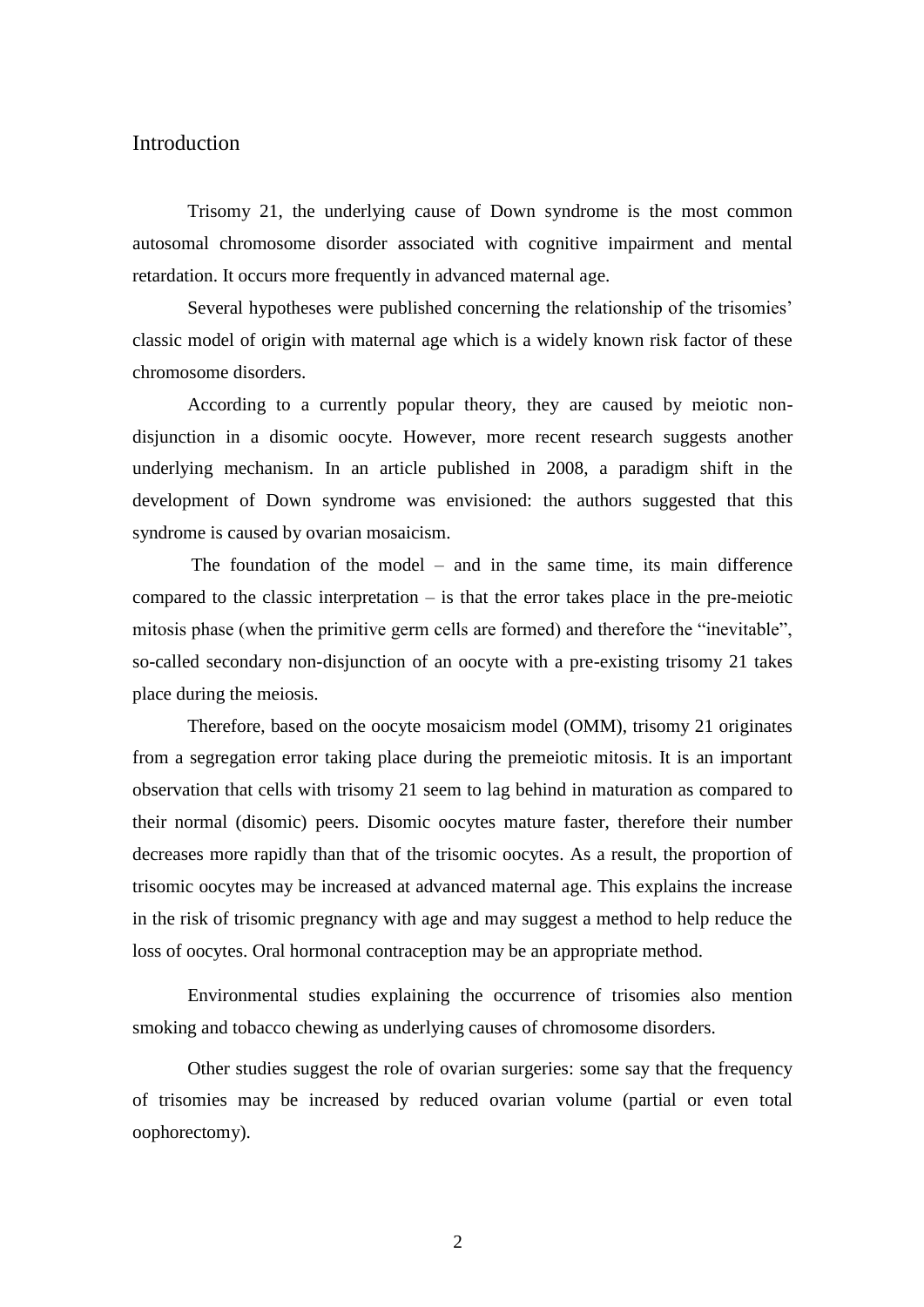# **Objective**

- 1. Based on the oocyte mosaicism model, there may be an increased chance that conception of an oocyte with trisomy 21 takes place in advanced maternal age. Due to a more rapid reduction in the number of disomic oocytes, there may be a relative accumulation of trisomic cells with advanced age. If ovulation is inhibited, a more favorable proportion of disomic and trisomic cells may be conserved as only a uniform reduction in the number of both trisomic and disomic oocytes caused by apoptosis is expected. The objective of my paper is to investigate which factors restricting ovulation may have substantial effect on the reduction of the risk of trisomic pregnancies. I paid special attention to the role of oral hormonal contraceptives.
- 2. When investigating the underlying cause of various trisomies, the suggested environmental factors included smoking. In addition to taking oral hormonal contraceptives, does smoking affect the occurrence of trisomies? Finding an answer to this question was one of the objectives in my thesis. Is there a relationship between smoking and the occurrence of trisomic pregnancies in case of advanced maternal age?
- 3. Nowadays, ovarian surgeries are seen increasingly often among patients with pregnancies in an advanced maternal age. With surgeries performed for various reasons and techniques, reduced ovarian reserve should by all means be taken into consideration. Earlier studies suggested a relationship between frequent fetal trisomies and ovarian surgeries, therefore I collected information in this regard too: can ovarian surgery in the patient's history be a relevant factor here? Among factors organically connected to and affecting ovarian function, mapping the impact of surgeries was added to my objectives.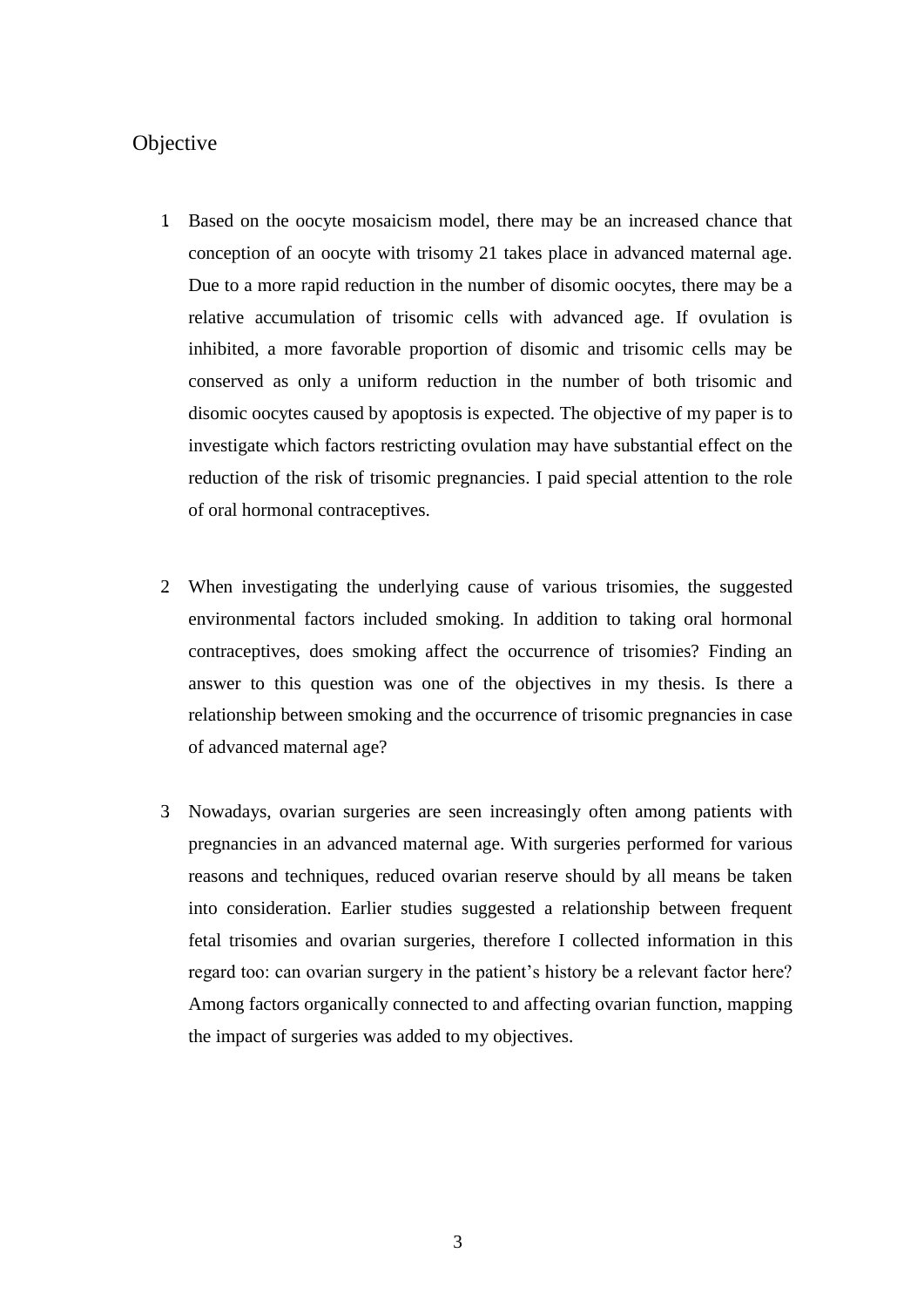# **Methods**

I collected data regarding the two-year period from 1 September 2013 to 1 September 2015 at the  $1<sup>st</sup>$  Department of Obstetrics and Gynecology, Semmelweis University. During this period, 12,776 patients attended genetic counseling and 2,332 of them were required to undergo amniocentesis. Structural or numeric disorders were found in 75 cases. I selected the cases where the test was taken in advanced maternal age and trisomy 21, 18 or 13 was detected. In our study, all relevant historic data to assess the number of ovulations were available in 35 cases: date of first period, date of last period, number and duration of previous pregnancies, number of previous miscarriages and the gestational age at miscarriage as well as the duration of oral hormonal contraceptive use. These data were collected from the patients' medical history data sheets and records. In order to follow-up the accuracy of data, I made telephone interviews. It was important to verify existing data and to add the missing information to the database. The number of ovulations was estimated based on the age at menarche, the length of the menstrual cycle, the date of the last period before pregnancy as well as data regarding previous pregnancies and miscarriages. Data collection also included the duration of hormonal contraceptive use as a factor affecting ovulation as well as smoking habits and ovarian surgeries in the patients' history.

In our study, it was important to include cases in the affected group where trisomic amniocentesis result was obtained in advanced maternal age, without taking into consideration what screening result/s led to the indication of the invasive genetic testing. The control group without significant age difference was recruited from cases showing no chromosome disorders. That is, the control group consisted of patients undergoing genetic amniocentesis because of an increased risk suggested during prenatal screening and advanced maternal age, where normal karyotype was verified.

Ovulation is affected by several factors. The first oocytes become mature in adolescence and maturation continues until menopause. In my study, of the conditions associated with anovulation, I investigated the physiological conditions together with information on the duration of hormonal contraceptive use. [In addition, several pathologies may also result in anovulatory cycles (such as hyperandrogenic conditions, hypothalamic dysfunction, hyperprolactinemia, hypothyreosis, primary pituitary disorders, premature ovarian failure, due to radiation therapy or chemotherapy, premature menopause); however, no such substantial disorders were known in our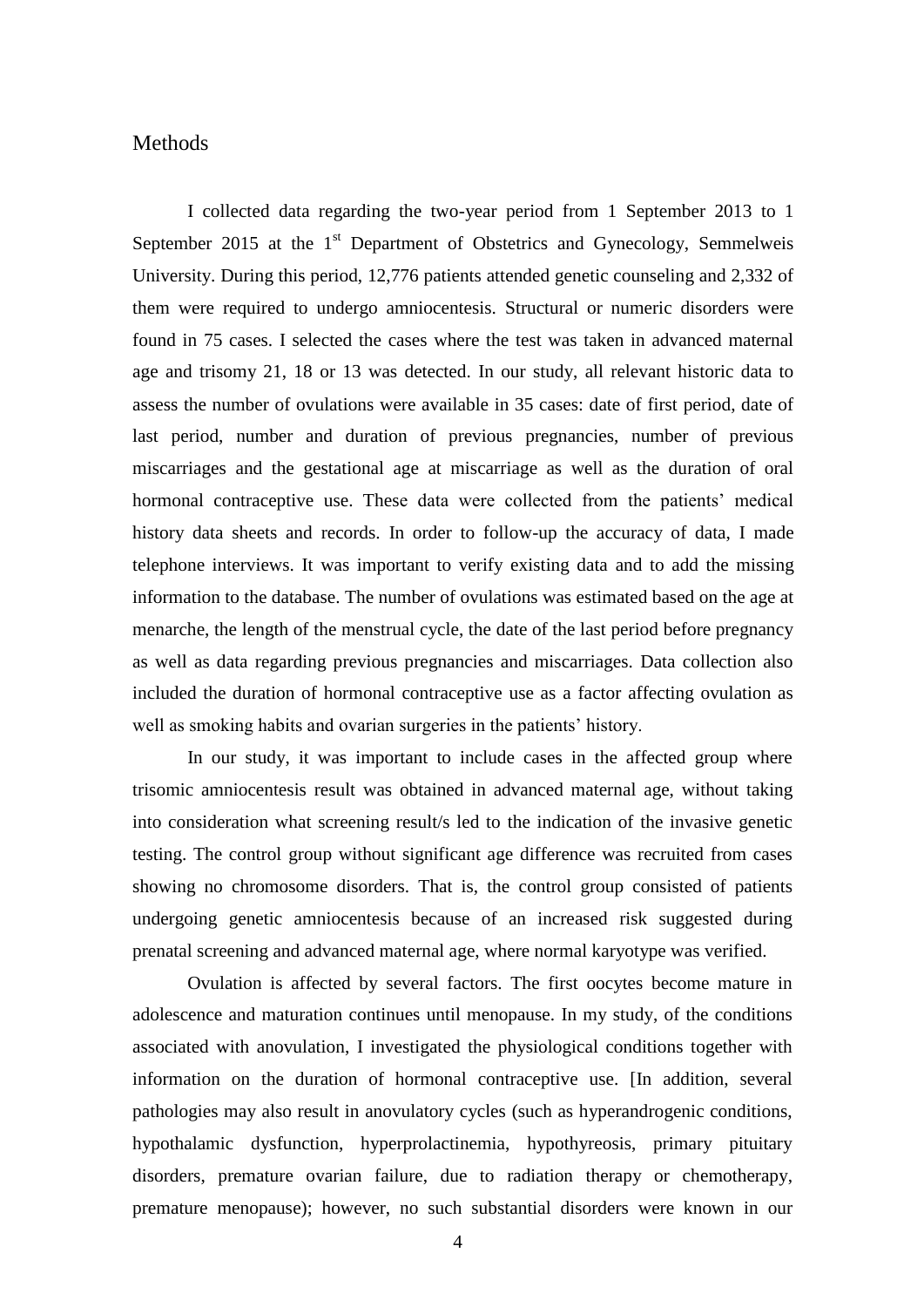affected population or control group.]

I collected information on the factors affecting oocyte maturation (ovulation). By subtracting the date of birth and the date of menarche from the date of the last menstrual period, the result shows the fertile period when ovulations take place. The period of ovulations is further decreased by the duration of pregnancies and breastfeeding, as well as the duration of oral contraceptive use. Information collected regarding oral hormonal contraceptive use included the total duration of use in years, with year fractions, if necessary. Based on these factors, a formula was created to estimate the number of matured (ovulated) oocytes (estimated ovulation number, EON).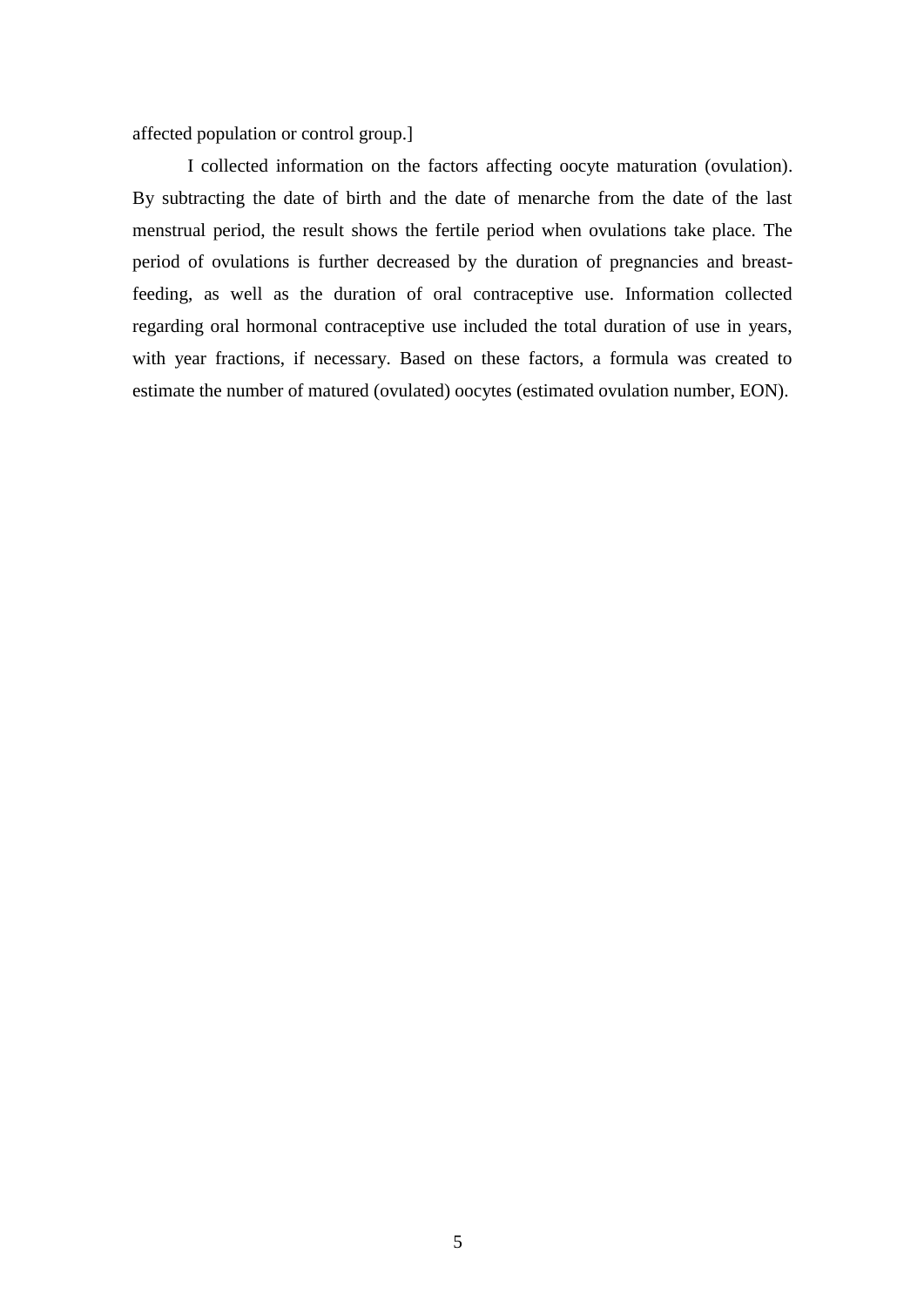# Results

Based on the data from the 2,332 amniotic fluid samplings: Structural or numeric disorders were verified in 75 cases. Of these, tests were performed in advanced maternal age and trisomy 21, 18 or 13 was detected in 45 cases. Of these, all necessary historical data was available in 35 cases and their accuracy was checked by telephone interviews. The number of ovulations was estimated based on the first menstrual period, the length of the menstrual cycle, the date of the last period before pregnancy, previous pregnancies, and miscarriages. No significant difference was found between the affected group and control group in terms of maternal age, average duration of the menstrual cycle, number of pregnancies, spontaneous miscarriages and abortions. However, oral contraceptive use showed significant differences: in advanced maternal age, the duration of oral contraceptive use in medical history was shorter in case of trisomic pregnancies than in normal pregnancies  $(3.2 \text{ vs. } 6.0 \text{ years}, \text{ p} < 0.05)$ . In advanced age women pregnant with trisomic fetuses, the total duration of oral hormonal contraceptive use was shorter  $(3.2 \text{ vs. } 6.0 \text{ years}, \text{p} < 0.00037)$  and the mean EON was higher  $(258.5 \text{ vs. } 224.1, \text{ m}$ p<0.012). Similar results were obtained when looking at the cases of 21 trisomy only: shorter duration of oral contraceptive use was found  $(3.1 \text{ vs. } 6.0 \text{ years}, \text{p} < 0.00056)$  and EON was higher too  $(258.4 \text{ vs. } 224.1, \text{ p} < 0.023)$ .

When comparing only trisomy 18 (Edwards syndrome) and trisomy 13 (Patau syndrome) cases with the control group, no statistically significant difference was found either in mean maternal age, duration of menstrual cycle, number of pregnancies and spontaneous and induced abortions, however, the duration of oral contraceptive use was also shorter before the pregnancy in question (3.4 vs. 6.0 years, p NS), and EON was also higher (258.8 vs. 224.1, p NS). However, these results did not show any statistically significant difference – probably due to the low number of cases. Data was also collected on the smoking habits of women taking oral contraceptives which is also a suspected risk factor of increased Down syndrome risk**.** Information on smoking habits was available in 14 cases of trisomic pregnancies and 54 cases in the control group. Based on data collected about smoking habits, periconceptional smoking did not show any significant difference between trisomic pregnancies and the control group (NS, p=0.698). Numerically, the total duration of smoking was longer in the affected group (7.8 vs. 6.2 years, p: NS), however, this did not constitute a statistically significant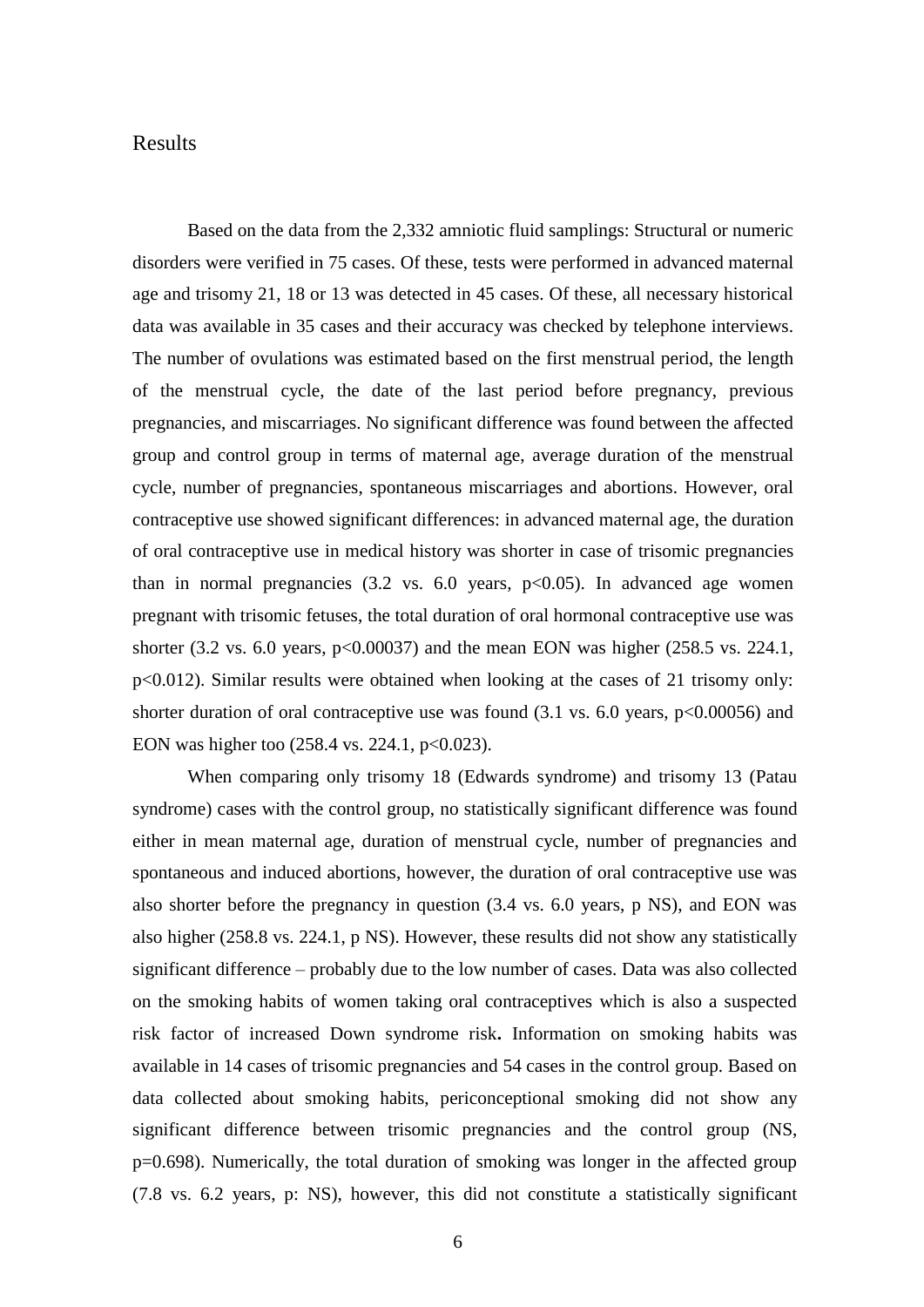difference. In addition, no association was found between the duration of oral contraceptive use and smoking either (p=0.835).

Of the 35 cases constituting the affected group, information on surgeries performed on appendages was available in 26 cases. In the control group of the study consisting of 100 subjects, we had information on whether there was any ovarian surgery in the medical history in 59 cases. According to our calculations, there was no statistically significant difference between the control group and affected group in terms of mean maternal age, age at menarche, cycle length, number of pregnancies or spontaneous or induced abortions. There were 2 cases (3.4%) of ovarian surgery in the control group and 1 case (3.8%) in the affected group, therefore relevant statistical significance could not be established.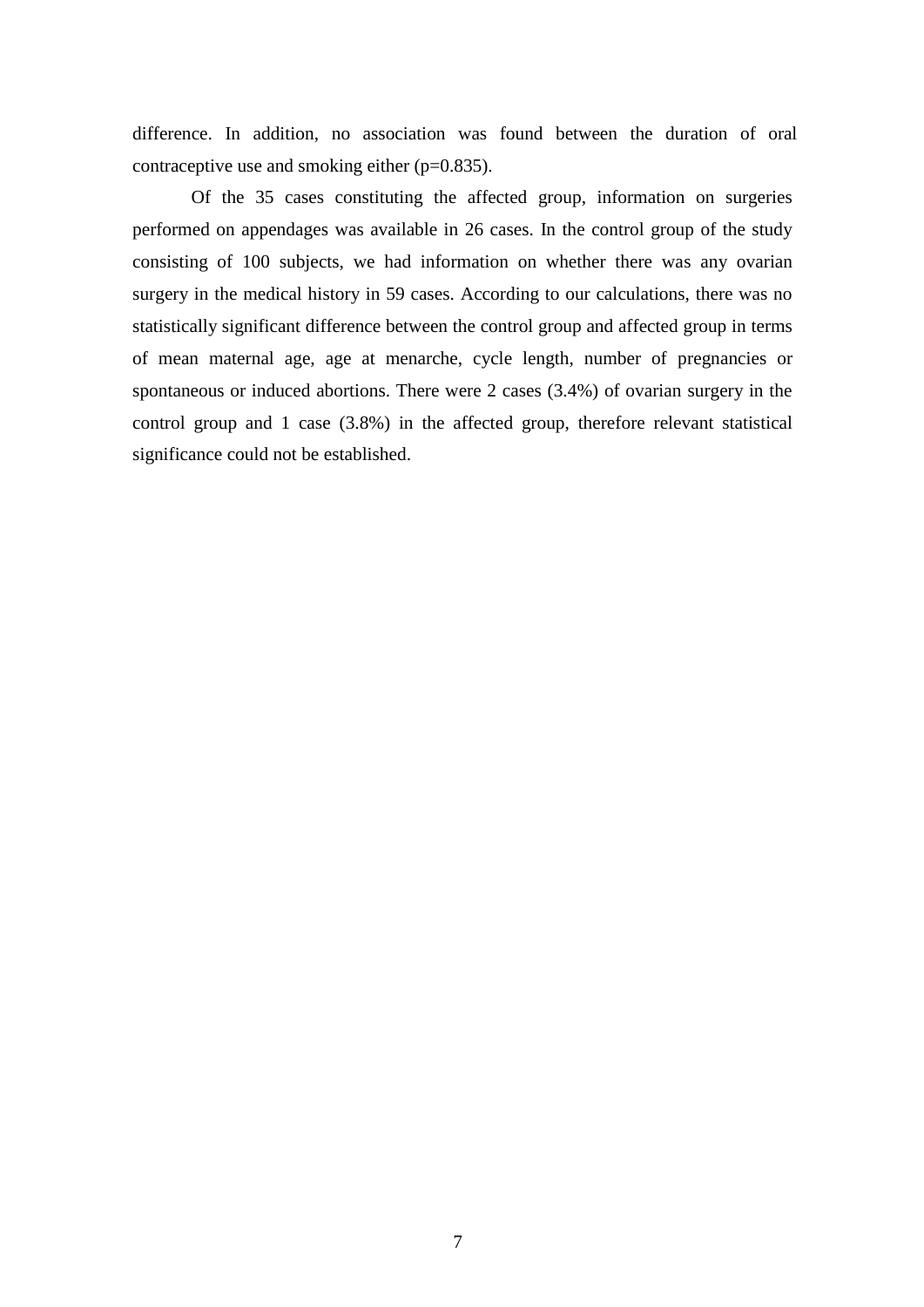# Conclusions

- 1. In my study, I was able to confirm for the first time that oral hormonal contraceptives used for a longer period of time before pregnancy reduce the risk of Down syndrome in pregnancies in advanced maternal age. Based on our calculations, significant difference was found between the control group and pregnancies with trisomy 21 in the duration of contraceptive use. Similar results were found in pregnancies with trisomy 18 or trisomy 13, however, the difference was not significant. This may be explained by the lower number of cases, taking into consideration that the estimated number of ovulations (EON) resulted in similar data.
- 2. When projecting smoking habits on the study population, I came to the conclusion that there was no significant difference between the affected group and the control group in terms of the duration of smoking. Smoking did not have an effect on the results.
- 3. Ovarian surgeries lead to the reduction of the ovarian reserve. However, there is no chance to distinguish between disomic and trisomic cells, therefore their proportion can be considered as constant in a given volume. Taking our hypothesis into consideration, ovarian surgeries that are used nowadays are not likely to affect the risk of trisomies, however, due to the low number of cases in my study, no far-reaching conclusions can be made yet.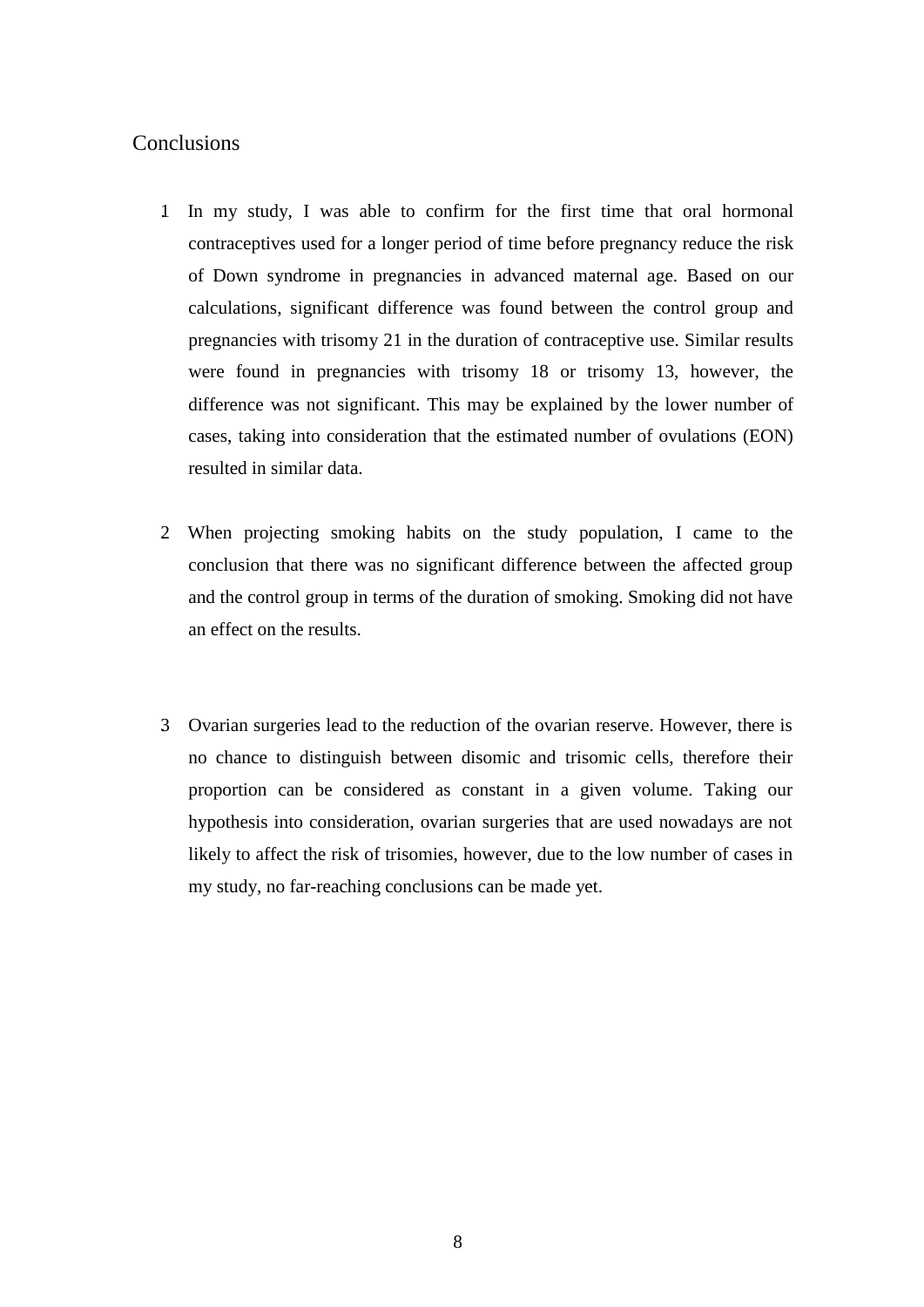List of the author's publications

# **Primary papers published in the topic of the thesis**

Horányi D**,** Babay LÉ, Győrffy B, Nagy GR. (2018) A terhességet megelőzően alkalmazott hosszabb távú orális fogamzásgátlás mint a magzati 21-es triszómia lehetséges kockázatcsökkentő tényezője idős anyai életkorban vállalt terhességben. (Longer oral contraception history as a possible preventive factor against fetal trisomy 21 in advanced maternal age pregnancies) Orv Hetil (Hungarian Medical Journal), 25:1008–1014.

# **IF: 0.564**

Horányi D**,** Babay LÉ, Rigó J, Győrffy B, Nagy GR. (2017) Extended oral contraceptive application suppresses trisomy prevalence in women over 35 years of age. Int J Gynaecol Obstet, 138:261-266.

# **IF: 2.072**

Horányi D, Babay LÉ, Rigó J Jr, Győrffy B, Nagy GR. (2018) Erratum to "Effect of extended oral contraception use on the prevalence of fetal trisomy 21 in women aged at least 35 years": [Int J Gynecol Obstet 138(2017) 261-266]. Int J Gynaecol Obstet, 140:258.

Babay LÉ, Horányi D, Győrffy B, Nagy GR. (2019) On the origin of trisomy 13 Patau syndrome: evidence for the Oocyte Mosaicism Selection. Acta Obstet Gynecol Scand, Accepted.

**IF: 2.741**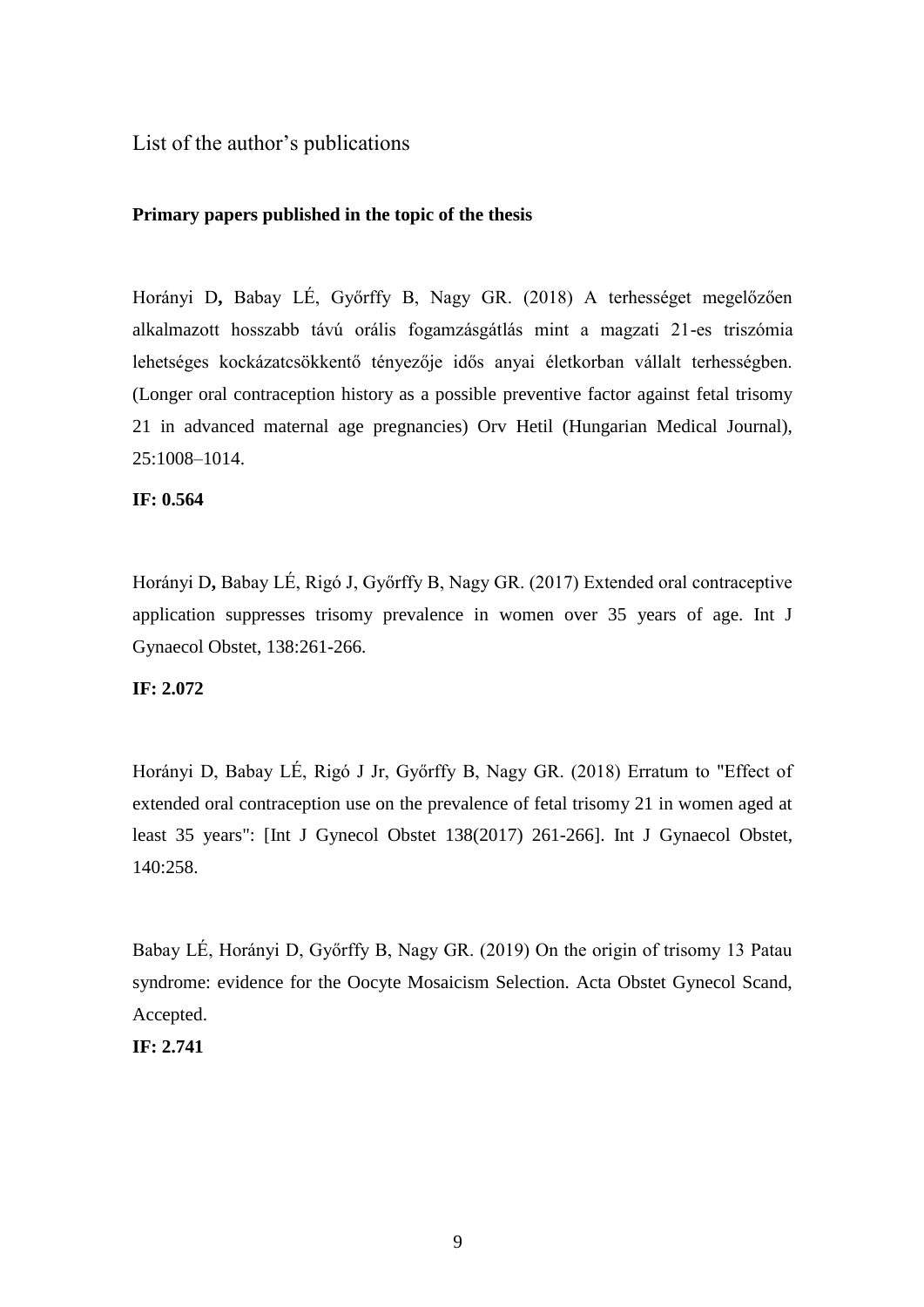#### **Presentations in the topic of the thesis**

Horányi D, Nagy GR. (2019) A fogamzásgátló tabletták előnyös mellékhatásairól. (On the beneficial side effects of oral contraceptives.) Postgraduate Course and 14th Congress of the Association of Young Gynecologists, Kecskemét Abstracts, page 21

Horányi D, Nagy GR (2017) A fogamzásgátló tabletták előnyös mellékhatásairól. (On the beneficial side effects of oral contraceptives.) Postgraduate Course and 13th Congress of the Association of Young Gynecologists, Kecskemét Abstracts: page 22

Horányi D, Nagy GR. (2016) A petefészek mozaicizmus modell. (The ovarian mosaicism model.) Postgraduate Course and 12th Congress of the Association of Young Gynecologists, Kecskemét Abstracts: page 28

Nagy GR, Győrffy B, Horányi D, Babay LÉ, Nagy B, Rigó J Jr. (2015) Longer oral contraceptive use might be associated with lower risk for Down syndrome. The 22nd World Congress on Controveries in Obstetrics, Gynecology and Infertility (COGI), All About Women's Health. Congress Program p.101.

Horányi D, Nagy GR. (2015) A petefészek mozaicizmus modell. (The ovarian mosaicism model.) Postgraduate Course and 11th Congress of the Association of Young Gynecologists, Kecskemét Abstracts: page 27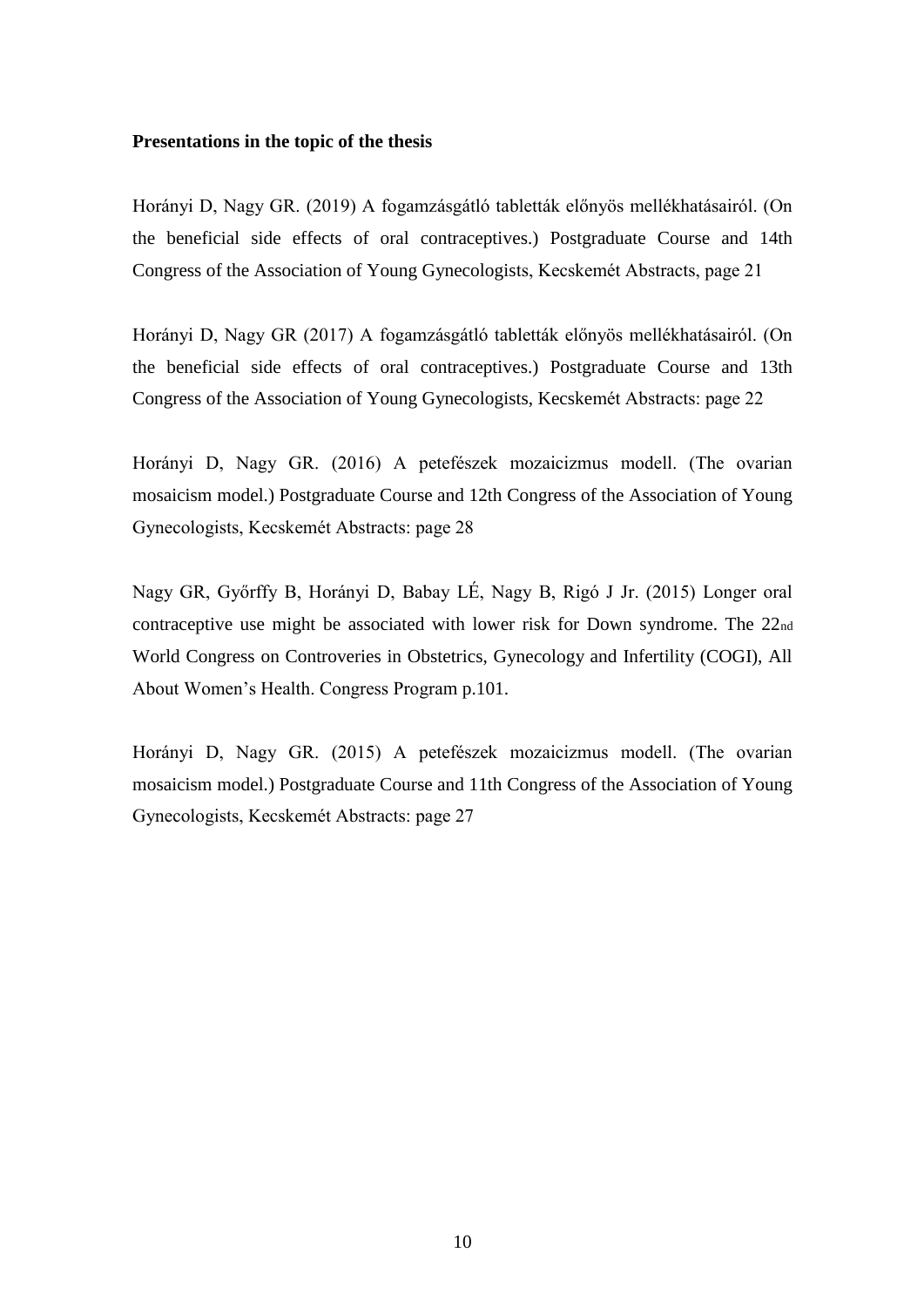#### **Other publications apart from the topic of this thesis**

Vass T, Zaránd A, Horányi D, Harsányi L. (2018) Diverticulosis and diverticulitis of the vermiform appendix. Report of a case and review of the literature. Orv Hetil (Hungarian Medical Journal), 159:768- 772.

# **IF: 0.564**

Horányi D, Várkonyi A, Nagy GyR, Bodó I, Masszi T. (2016) Paroxysmalis nocturnalis hemoglobinuriával szövődött várandósság ritka esete. (Rare case of a pregnancy in a woman with paroxysmal nocturnal hemoglobinuria.) Orv Hetil (Hungarian Medical Journal), 157:916-918

# **IF: 0.349**

Babay EL, Horányi D, Rigó J, Nagy GyR. (2015) Új generációs szekvenálás és használata az aneuploidiák nem invazív praenatalis vizsgálatában. (Next generation sequencing and its applications in non-invasive prenatal testing of aneuploidies.) Orv Hetil (Hungarian Medical Journal), 156: 1041-1048.

#### **IF: 0.291**

Koiss R, Babarczi E, Jenei C, Göcze P, Horányi D, Siklós P. (2012) Repeat conisation or HPV test? What should be done if histology of the primary conisation requires a second conisation? Eur J Gynaecol Oncol, 33:134-137*.*

# **IF: 0.577**

Ungár L, Pálfalvi L, Tarnai L, Horányi D, Novák Z. (2011) Surgical treatment of lymph node metastases in stage IB cervical cancer. The laterally extended parametrectomy (LEP) procedure: experience with a 5-year follow-up. Gynecol Oncol, 123:337-41.

# **IF: 3.888**